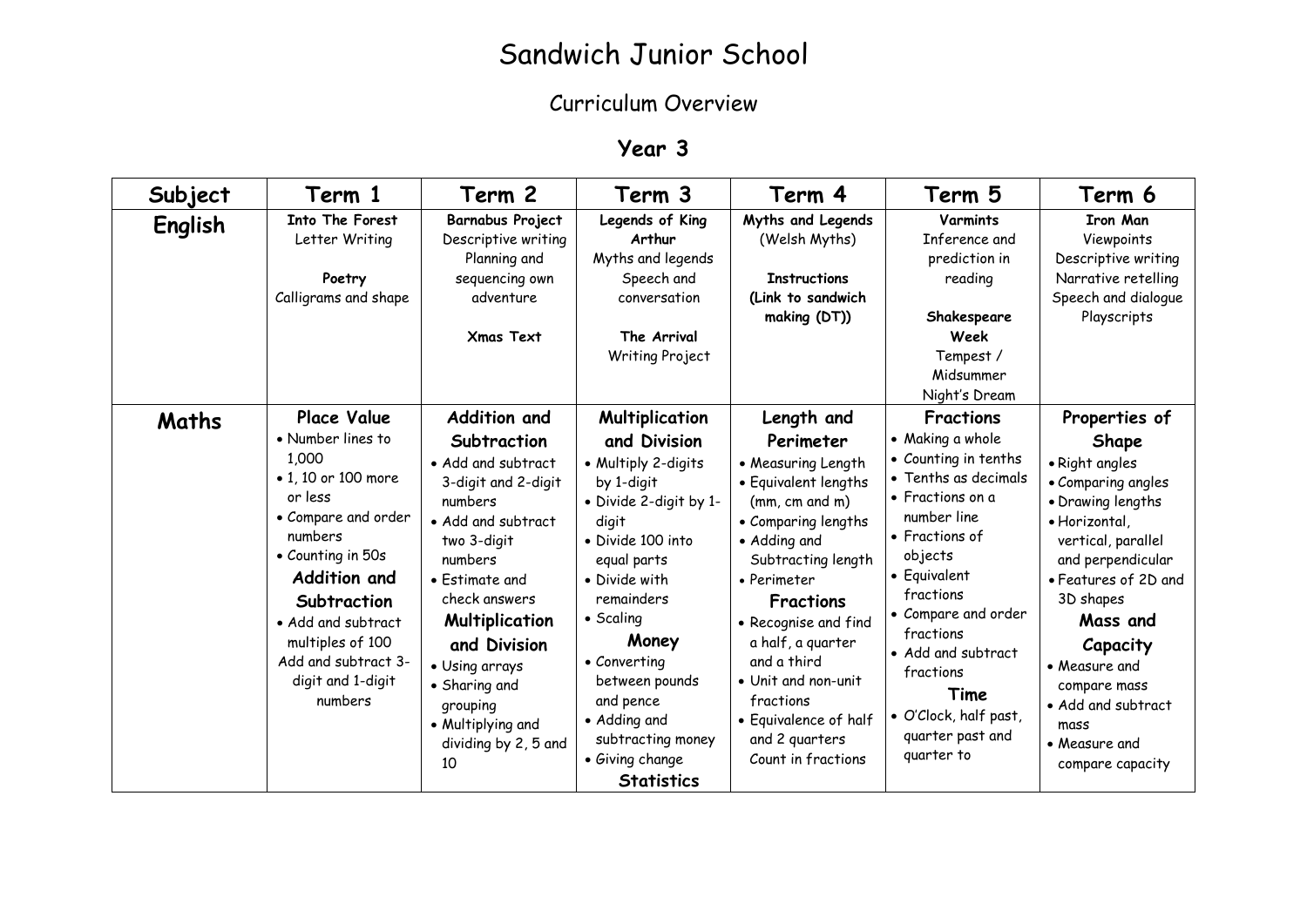|                |                                                                                                                                                                                                            | • $x3$ , $x4$ and $x8$<br>times tables.                                                                                                                                                                                                                                                                                  | • Pictograms<br>• Bar Charts<br>Tables       |                                                                                                                                                     | • Months and days in<br>a year and hours in<br>a day<br>• Telling time to five<br>minutes and one<br>minute<br>• Using a.m. and p.m.<br>• 24-hour clock<br>• Finding / comparing<br>durations<br>• Measuring time in<br>seconds | • Add and subtract<br>capacity<br>Temperature                                                                                                                                                                                                                                                                                                                                     |
|----------------|------------------------------------------------------------------------------------------------------------------------------------------------------------------------------------------------------------|--------------------------------------------------------------------------------------------------------------------------------------------------------------------------------------------------------------------------------------------------------------------------------------------------------------------------|----------------------------------------------|-----------------------------------------------------------------------------------------------------------------------------------------------------|---------------------------------------------------------------------------------------------------------------------------------------------------------------------------------------------------------------------------------|-----------------------------------------------------------------------------------------------------------------------------------------------------------------------------------------------------------------------------------------------------------------------------------------------------------------------------------------------------------------------------------|
| <b>Science</b> | Forces and<br>Magnets                                                                                                                                                                                      | Light                                                                                                                                                                                                                                                                                                                    | <b>Animals</b><br>including<br><b>Humans</b> | <b>Rocks and Soils</b>                                                                                                                              | Plants                                                                                                                                                                                                                          | Plants<br>Consolidation<br><b>Investigations</b>                                                                                                                                                                                                                                                                                                                                  |
| <b>History</b> | Stone Age / Iron<br>Age/ Bronze Age<br>Late Neolithic hunter-<br>gatherers.<br>Early farming.<br>Religion - what were<br>early beliefs?<br>Technological advances.<br>Stonehenge - purpose<br>and mystery. | Stone Age / Iron<br>Age/ Bronze Age<br>Hill forts - Old Sarum<br>& Salisbury.<br>Farming through ages.<br>Early settlements and<br>housing.<br>Art and culture.<br>Role of invasion.<br>Disciplinary knowledge<br>-How we know about<br>ancient times?<br>End of Unit<br>Assessment -<br>Ordering images and<br>changes. |                                              | Local History -<br>Sandwich<br>Rivers & Settlements.<br>Early Settlers &<br>Homes.<br>Romans in Sandwich.<br>How we know about<br>ancient Sandwich. | Ancient Egypt<br>How did poor and rich<br>Egyptians live (houses,<br>lifestyles, cities)?<br>Jobs and roles in<br>society (hierarchy).<br>Needs of Egyptian life<br>and adaptation (Nile<br>etc)                                | <b>Ancient Egypt</b><br>What did the Ancient<br><b>Egyptians believe?</b><br>How were Egyptian<br>beliefs different to<br>our own?<br>How did religion affect<br>life in Ancient Egypt<br>(pyramids)?<br>Disciplinary knowledge<br>- how do we know<br>about ancient Egypt -<br>Tutankhamun<br>End of unit<br>assessment - Decoding<br>an image for clues on<br>afterlife belief. |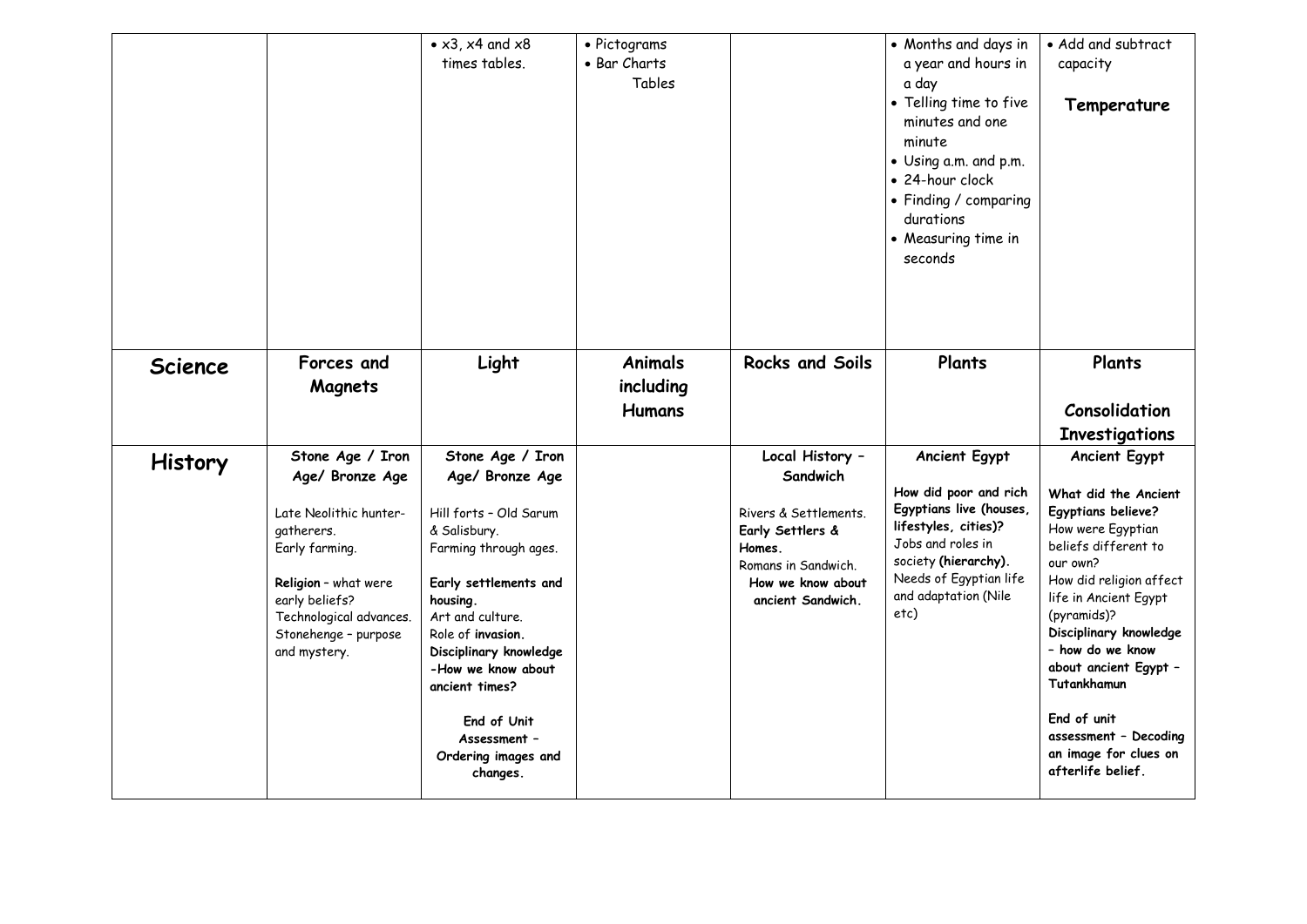| Geography                                                                                                           | <b>British Geography</b><br>Countries within British Isles               |                                              | <b>Environmental Geography</b>                                                                       |                                                                                                | <b>Local Study</b>                                                                                |                                                                            |
|---------------------------------------------------------------------------------------------------------------------|--------------------------------------------------------------------------|----------------------------------------------|------------------------------------------------------------------------------------------------------|------------------------------------------------------------------------------------------------|---------------------------------------------------------------------------------------------------|----------------------------------------------------------------------------|
|                                                                                                                     | Wider Study<br>Locating continents                                       |                                              | Living in the shadow of a volcano                                                                    |                                                                                                | Map and guide for school                                                                          |                                                                            |
| Art                                                                                                                 | Georges Seurat<br>Pointillism<br><b>Exploring Colour</b>                 |                                              | Piet Mondrian<br>(Artistic Study)                                                                    |                                                                                                | <b>Egyptian Death</b><br>Masks<br>(Structure and<br>form)                                         |                                                                            |
| <b>DT</b>                                                                                                           | 2D & 3D shape<br>Sewing                                                  |                                              | Health and<br><b>Varied Diet</b>                                                                     |                                                                                                | <b>Shell Structures</b>                                                                           |                                                                            |
| <b>Music</b>                                                                                                        | Music of the<br>60s<br>Let the Spirit<br>Fly                             | Christmas<br>Carols<br>(Vocals and<br>study) | Enjoying<br>Improvisation<br>What does music tell<br>us about the past?                              |                                                                                                | <b>Composing using</b><br>your imagination<br>How does music<br>make the world a<br>better place? |                                                                            |
| <b>RE</b>                                                                                                           | What do different<br>people believe about<br>God?                        |                                              | What does it mean<br>to be a Christian in<br>Britain today?                                          |                                                                                                | Why do people<br>pray?                                                                            |                                                                            |
| <b>PSHE</b><br>(Topics may be<br>taught at differing<br>terms in order to<br>relate to topics in<br>other subjects) | Health and<br>Wellbeing<br>Healthy Lifestyles<br>Growing and<br>Changing | Health and<br>Wellbeing<br>Keeping Safe      | Relationships<br>Feelings and<br>Emotions<br>Healthy<br>Relationships<br>RSE - Peer on Peer<br>Abuse | Relationships<br>Valuing Difference<br>Healthy<br>Relationships<br>RSE - Peer on Peer<br>Abuse | Living in the<br>Wider World<br>Rights and<br>Responsibilities                                    | Living in the<br>Wider World<br>Taking Care of the<br>Environment<br>Money |
| <b>MFL</b>                                                                                                          | French<br>Greetings, Family, Numbers                                     |                                              | French<br>Numbers and games                                                                          | French<br>Myself and my<br>birthday                                                            | French<br>Body parts and<br>colours                                                               | French<br>Body parts and<br>colours                                        |
| Computing                                                                                                           | Computing<br>Systems &<br><b>Networks</b><br>(Communication)             | <b>Online Safety</b>                         | <b>Creating Media</b><br>(Desktop<br>publishing)                                                     | Data and<br><b>Information</b><br>(Branching<br>Databases)                                     | Programming -<br>Sequence in<br>music or events<br>and actions                                    |                                                                            |